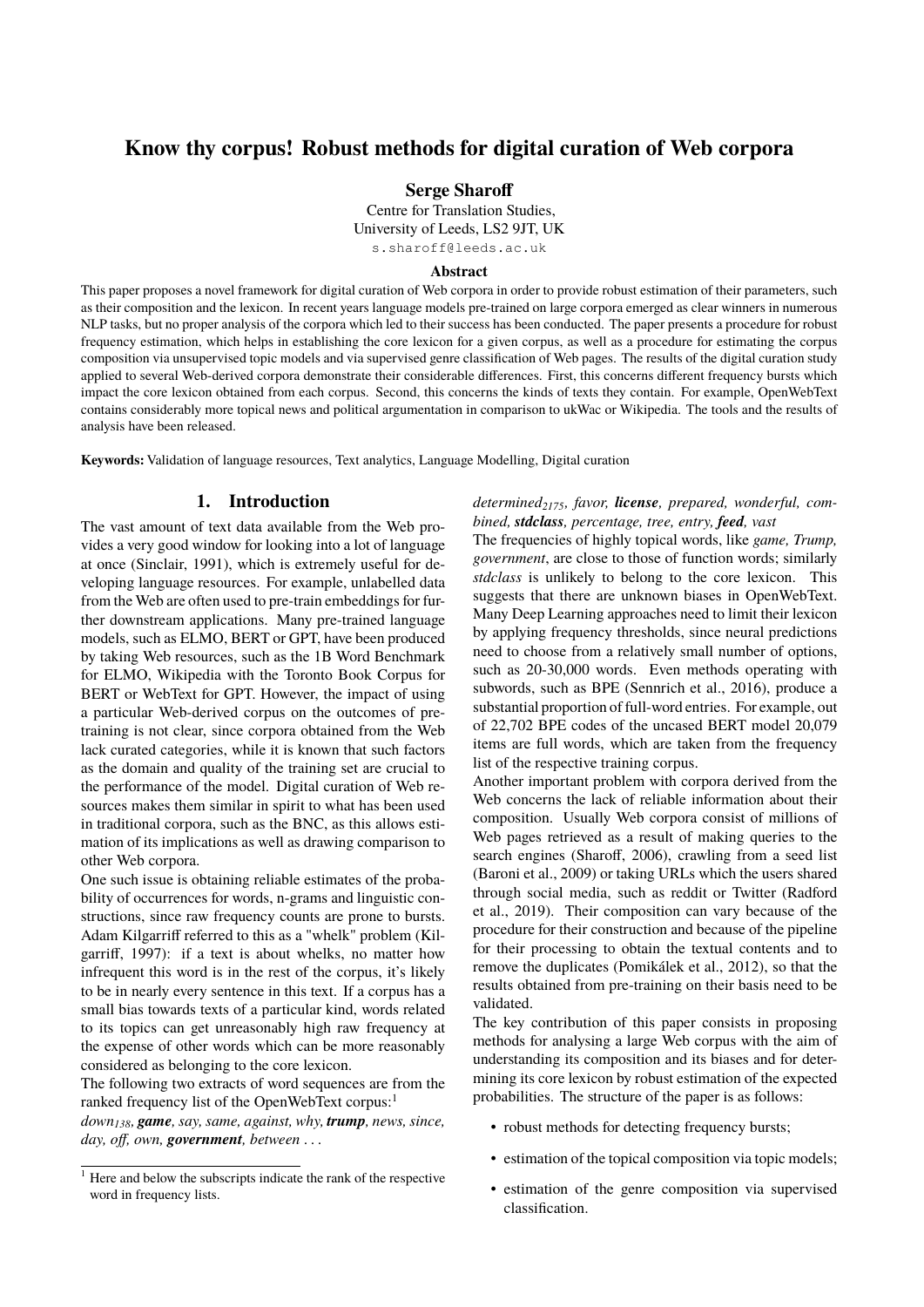### **2. Corpora**

|                                      | <b>Texts</b> |                   | Words Lexicon L10 |       |
|--------------------------------------|--------------|-------------------|-------------------|-------|
| OpenWebText 8653K 8706M 31189K 2425K |              |                   |                   |       |
| ukWac                                |              | 2542K 1875M 6286K |                   | 832K  |
| Wikipedia                            |              | 2524K 1242M 8168K |                   | 1010K |

<span id="page-1-0"></span>Table 1: Corpora used for experiments

This study presents methods for analysing corpus anatomy on the basis of three Web corpora commonly used for pretraining. OpenWebText is a public replication of the corpus used to train GPT-2 [\(Radford et al., 2019\)](#page-0-0), which is based on extraction of Web pages from all URLs upvoted 3 or more times on the Reddit website. OpenWebText (OWT) is also one of the components used for pre-training Roberta [\(Liu et](#page-0-0) [al., 2019\)](#page-0-0) using a publicly available pipeline. $2$  In contrast to extraction of popular URLs, ukWac is a corpus produced by crawling the .uk Internet domain [\(Baroni et al., 2009\)](#page-0-0). Wikipedia is also often used for pre-training, in particular in such commonly used models as BERT [\(Devlin et al., 2018\)](#page-0-0) and fastText [\(Joulin et al., 2017\)](#page-0-0). The size of the lexicon for each corpus in Table [1](#page-1-0) is presented for all orthographic tokens (excluding punctuation and tokens only consisting of numbers), as well as the lexicon of tokens occurring 10 or more times (L10).

Another important difference between these corpora is that there are many users authoring any given text in Wikipedia, while a single author is typically responsible for writing each text in other Web corpora.

### **3. Estimation of frequency distributions**

#### **3.1. Notation**

This study uses the following notation to describe the frequency distributions:

| $c_i$ | the number of occurrences of a word in a |
|-------|------------------------------------------|
|       | text $i$                                 |
| $n_i$ | the size of a text $i$ in tokens         |

- $C = \sum c_i$  count, the total number of occurrences of a word in a corpus
- $R = \sum r_i$  robust count over robust by-text frequencies, which are immune to frequency bursts (see below)

 $N = \sum n_i$  the number of tokens in a corpus

$$
T = |n_i|
$$
 the number of texts in a corpus

$$
p_i = \frac{c_i}{n_i}
$$
 the probability of a word in a text *i*

 $\mu = \frac{\sum p_i}{T}$  macro-average of by-text probabilities

The frequencies are counted within the boundaries of individual texts, since texts are normally written by a specific author in a specific genre on a specific topic, so they offer natural units of analysis for studying variations of word use. There are some statistical complexities introduced by focusing on whole texts in comparison to splitting corpora into equally sized parts, but this is the preferred form of analysis for this paper, because texts provide natural boundaries between topics.

### **3.2. Robust frequency estimation**

Frequency of linguistic phenomena, e.g., how common a word or construction is overall or is expected to be in a new text, has been of interest to researchers even before the invention of the computers. In the beginning of the 1900s, Andrei Markov investigated the frequencies of n-grams in poetry [\(Hayes and others, 2013\)](#page-0-0), the first proper frequency dictionary has been produced for German at the end of the  $19<sup>th</sup>$  century [\(Kaeding, 1898\)](#page-0-0), which was followed in the middle of the 20th century by the General Service List for English [\(West, 1953\)](#page-0-0) and frequency studies on the Brown Corpus [\(Kučera and Francis, 1967\)](#page-0-0).

In addition to language teaching and lexicographic applications, frequency lists are needed to produce the probability estimates in many NLP applications, such as Machine Translation, Information retrieval, Speech recognition, Text classification. A lot of attention in language modelling has been paid to estimating the frequency of *unseen* n-grams, while the problem addressed in this section concerns reliable frequency estimates of *known* words in the presence of frequency bursts.

This can be done by introducing elements of robust statistics, which restricts contributions from outlying observations. It is known that traditional frequency measures, such as the mean (an estimator of location) and standard deviation (an estimator of scale) are not robust to outliers: a single frequency burst can move them out of bounds. Therefore, the field of robust statistic has introduced several robust estimators [\(Rousseeuw and Croux, 1993\)](#page-0-0).

A commonly used robust estimator of scale is Median Absolute Deviation (MAD):

$$
MAD = b \times median |x_i - median(x)|
$$

i.e., taking the median of the absolute differences from the median of  $x$ . Rousseeuw  $&$  Croux introduced another scale estimator  $S_n$  with more attractive gross-error sensitivity properties in comparison to MAD:

$$
S_n = c \times median_i (median_j(\vert x_i - x_j \vert))
$$

It is the median of pairwise differences in word frequencies across texts. The values of the normalising constants  $b =$ 1.48 for  $MAD$  and  $c = 1.19$  for  $S_n$  are used to match the standard deviation value when the measures are applied to normally distributed data [\(Rousseeuw and Croux, 1993\)](#page-0-0).

As for robust estimators of location, the most commonly used measure is the median. However, it completely ignores variation of values around the median item, for example, for skewed distributions it does not reflect the difference between the two tails. Research in robust statistics proposed other robust measures of location, such as Huber's M-estimator, which is based on the idea of taking the values of non-outlying items at their face value and discounting the effect of the items outside a pre-defined range [\(Wilcox, 2012\)](#page-0-0). The procedure is iterative: it starts with  $\mu_0 = Median$  and updates  $\mu_{k+1}$  by discounting the contribution of the items which satisfy the condition:

$$
|x_i - \mu_k| > K \times MAD
$$

<sup>2</sup> <https://github.com/jcpeterson/openwebtext>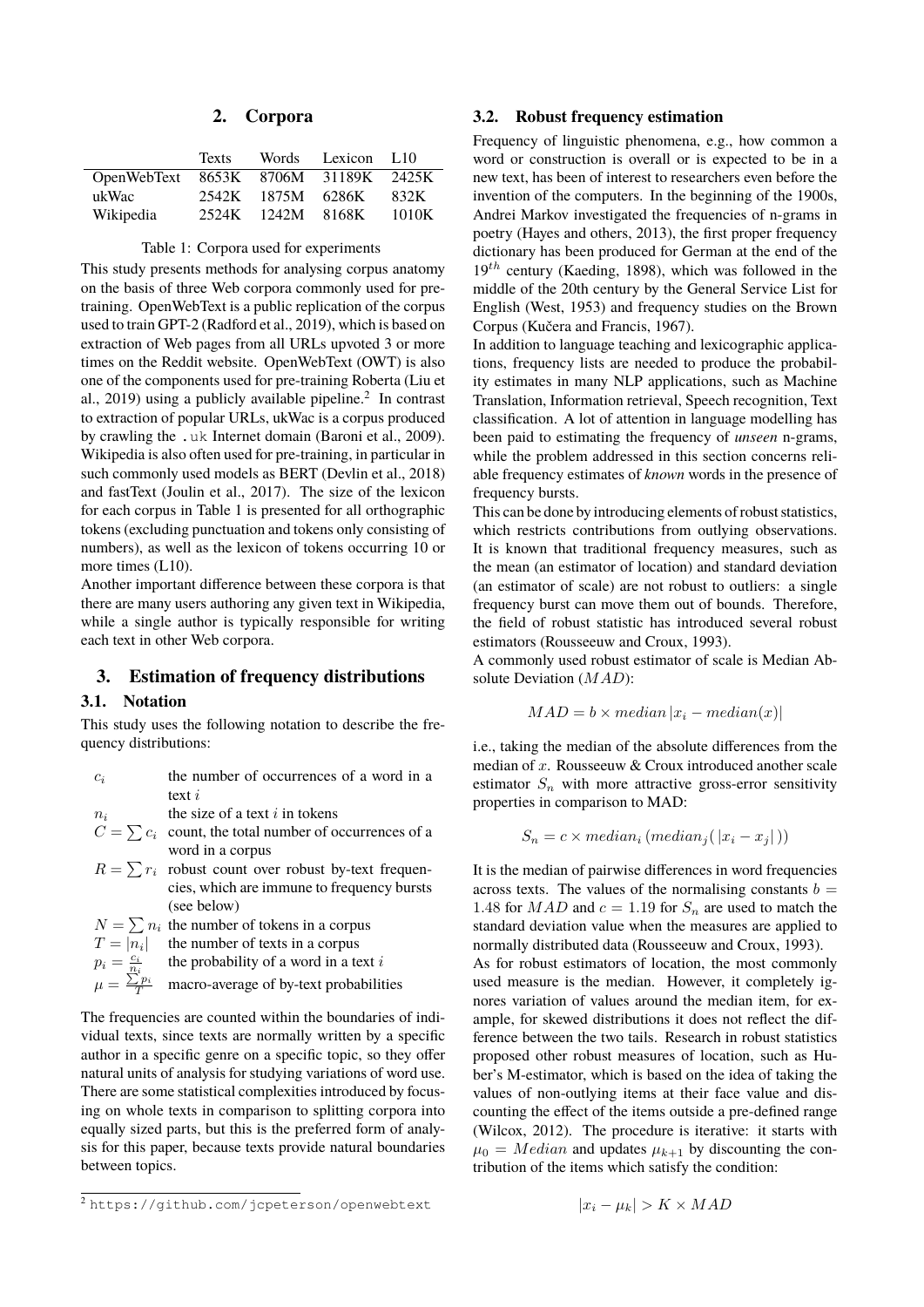One problem in direct application of robust measures to word frequency lists consists in the prevalence of zero frequencies, for example, merely 73 words occur in more than half of the documents of OWT. This leads to the zero values of median, MAD and huberM for word frequency distributions for the vast majority of words. The way of dealing with this issue is by using robust methods to detect outliers within *non-zero* frequency documents and to use the traditional mean of the discounted frequencies (Winsorisation). More specifically, huber  $M$  and  $S_n$  are computed for the distribution of probabilities over all documents in which a word occurs. After that, the natural frequencies in these documents are capped as:

$$
r_i = min(c_i, n_i \times (huberM(p_i) + k \times S_n(p_i))
$$

The commonly used values of the scale constants ( $K = 1.28$ ) and  $k = 2.24$ ) are derived from statistical considerations on the influence functions [\(Huber, 2011\)](#page-0-0). They can be tuned to reflect the nature of the frequency distributions in corpora and the desired effect, i.e. the smaller they are the higher is the penalty on frequency bursts.

Summing up the  $r_i$  values gives an estimate of the robust frequency  $R$  for a word in a corpus, which can be used for establishing the core lexicon in order to determine the BPEs less affected by the frequency bursts.

#### **3.3. Core lexicon estimation results**

The effect of Winsorisation can be measured by using the log-likelihood (LL) score [\(Rayson and Garside, 2000\)](#page-0-0), i.e., by comparing the original frequency counts against the robust frequency counts from the same corpus as follows:

$$
LL = R \ln \frac{R}{E} + C \ln \frac{C}{E}; \text{where } E = \frac{C + R}{2}
$$

Words affected by the frequency bursts in ukWac ordered by their LL score are:

*insurance, shall, sudoku, search, fire, waste, library, hotel, tax, wedding, credit, language, loan, cancer, mortgage, surfing, replies, hms, mulder, nigritude*

The topical word *nigritude* in ukWac is a remainder of a Search Engine Optimisation contest run in 2004, in which the aim was to win by having a contestant's page at the top of Google searches for a non-sensical phrase *nigritude ultramarine*. Many of these pages remained in 2005 when ukWac was crawled, while they do not contain meaningful text and they should not contribute to the frequency count for *nigritude*. Some of the demoted words are related to insufficient cleaning of webpages from boilerplate text (e.g., *search, language*), some to commercial promotion (*insurance, hotel*), some to text extracted from tabular formats (*HMS*, as repeated many times in a table for different vessels).

Unlike overall frequency correction measures such as Juilland's D [\(Gries, 2008\)](#page-0-0), Winsorisation reduces frequencies only in selected documents. For example, the word *library* is distributed more or less uniformly across many ukWac texts. However, when programming manuals refer to programming libraries repeatedly, this bursts its frequency. In the end, robust estimation reduces its overall frequency from 375,084 to 277,385. Similarly, the estimation of the frequency of *cancer* is affected by its repetition in bibliography lists, in which it occurs in such contexts as *Int J Cancer 1991;48:816-820*.

Words affected by the frequency bursts in OWT according to their LL score are:

*trump, posted, china, google, tax, clinton, climate, oil, o, la, los, e, apple, iran, fixed, y, van, beer, e-mail, deprecated, drupal, stdclass*

This indicates their repetition in very specific topics, as well as the presence of a small number of webpages in Spanish which nevertheless promoted the frequencies of *o, la, e, y*, etc to the top 1,000 words in the raw count of OWT. In comparison to ukWac, the OWT raw list contains fewer frequency bursts for words obviously related to commercial promotion.

The BERT lexicon mostly consists of the 20,000 most frequent words from the Wikipedia corpus (in addition to subword units). Its validation via robust frequency estimation discovers a range of word-level elements, which are affected by the frequency bursts:

*pomeranian, montane, spurred, substrates, encompassed, italianate, prelate, attaining*

According to the robust frequency estimates, they are all outside of the 20,000 word limit for robust counts. On the other hand, there are 422 words, which are missing in the BERT lexicon, as they are below the 20,000 threshold in the raw frequency list, but are above this threshold in the frequency list of robust counts, for example:

*appraisal, arisen, augment, bureaucratic, culmination, cultivate, divergent, numeric, overt, prosecute*

These words cannot be also represented by the BPE codes in the BERT lexicon, for example, the only BPE codes available in BERT for *culminate* are *culminated* and *culminating*. Robust frequency estimation offers the possibility of improving the lexical coverage of pre-training models.

### **4. Topic estimation**

#### **4.1. Topic modelling**

The primary parameter for assessing a corpus concerns its contents with respect to its topics. Generation of topic models is based on Latent Dirichlet Allocation (LDA), which estimates the distribution of probabilities of keywords belonging to different topics as well as the proportions of documents over the same set of topics. This is an unsupervised procedure, in which the unknown distributions are derived in repeated approximations from the distribution of latent variables [\(Blei et al., 2003\)](#page-0-0). For each topic  $\vec{\beta}_k$  ( $k = 1...K$ ) the task is to obtain the distribution of the probabilities of keywords over topics:

|  |  | nba players season steam  xbox                 |  |
|--|--|------------------------------------------------|--|
|  |  | $\vec{\beta}_1$ 0.007 0.009 0.015 0.000  0.000 |  |
|  |  | $\vec{\beta}_2$ 0.000 0.010 0.002 0.010  0.011 |  |

In parallel the model also estimates the distribution of the degree its documents  $\vec{\theta}_d$  ( $d = 1 \dots T$ ) belong to topics:

$$
\vec{\theta}_1 : (0.783\beta_1, 0.002\beta_2, ... 0.122\beta_K)
$$
  

$$
\vec{\theta}_2 : (0.002\beta_1, 0.550\beta_2, ... 0.213\beta_K)
$$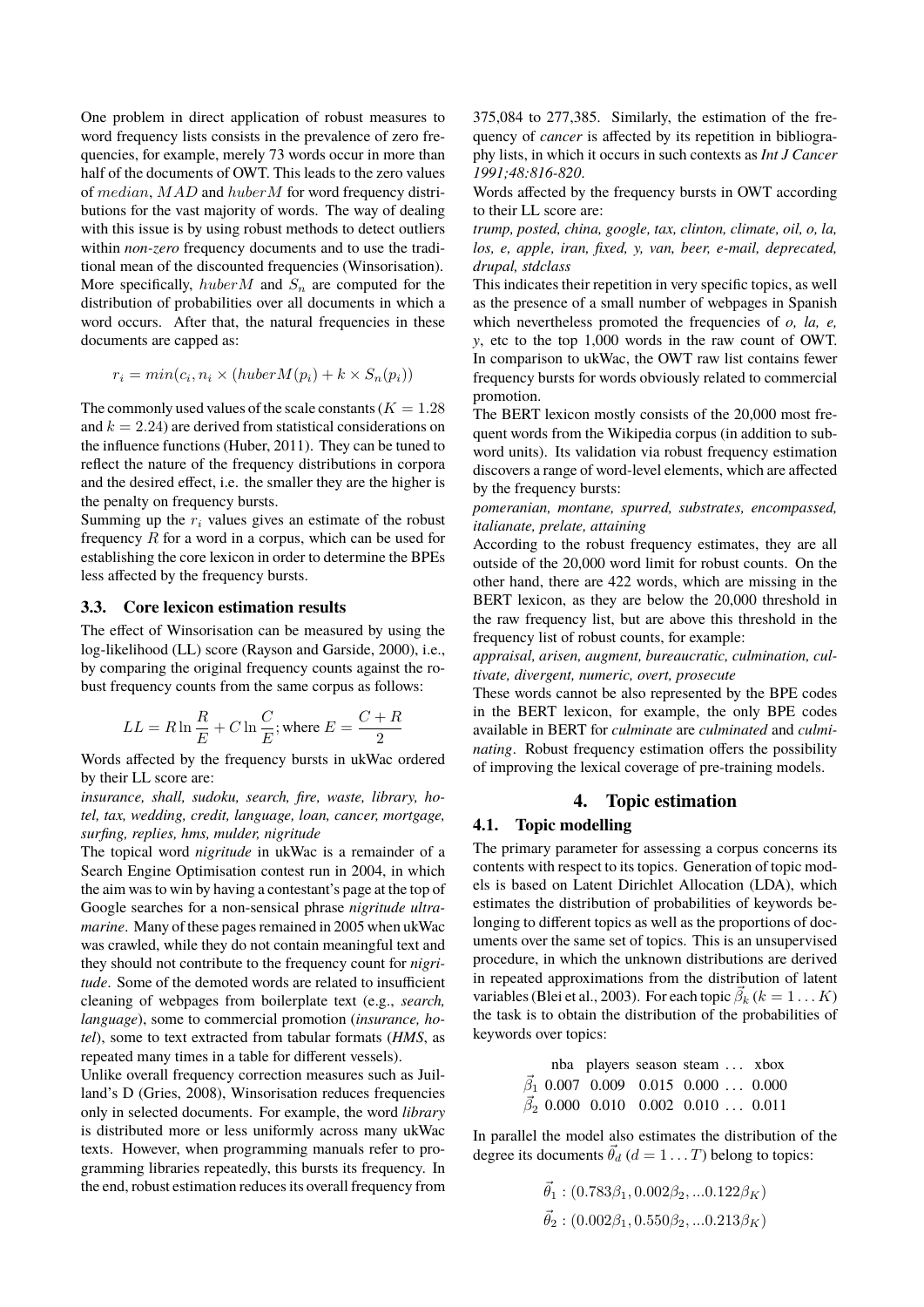**OWT** 

8.60% police, court, officers, county, sexual, incident, charges, crime, children, prison, investigation, accused, charged, victim, assault 8.13% women, men, kids, girl, parents, book, mother, yes, remember, self, black, wasn, child, friend, shit, isn, feeling, knew, father 6.14% housing, trade, tariffs, council, companies, federal, billion, workers, minister, economic, tax, industry, trump, cent, union, percent 5.21% trump, mueller, clinton, fbi, russia, committee, investigation, comey, administration, counsel, border, obama, senate, election 4.52% season, players, nba, games, teams, league, ball, coach, draft, points, roster, win, played, playing, injury, sports, rookie, basketball 3.78% trump, israel, palestinian, election, war, democratic, vote, migrants, politics, anti, jerusalem, minister, speech, conservative 3.31% electric, battery, car, model, design, light, engine, display, air, water, launch, cars, features, speed, kerala, rear, vehicle, feet 3.01% technology, platform, companies, industry, product, learning, design, upgrade, automation, users, ideas, skills, react, google 2.45% music, album, song, band, artists, pop, rock, tour, vinyl, singer, fans, sound, usd, musical, guitar, track, art, studio, record 2.26% games, xbox, players, steam, cards, deck, card, player, damage, switch, dragon, character, spoiler, reload, console, magic ukWac

10.01%music, band, album, songs, sound, love, rock, night, playing, live, guitar, jazz, radio, dance, tracks, sounds, password, pop, played 6.76% sector, investment, financial, companies, market, carers, industry, performance, strategy, standards, policy, corporate, organisation 5.15% conference, social, policy, approach, faculty, practice, knowledge, communication, understanding, groups, discussion, cultural 4.87% god, love, jesus, got, man, went, posted, father, feel, thing, thought, mother, tell, let, friends, mum, came, told, jewish, says, friend 4.54% students, learning, student, courses, teaching, skills, education, study, college, degree, academic, postgraduate, studies, modules 4.13% education, schools, funding, learning, charity, trust, social, voluntary, organisations, youth, partnership, skills, projects, fund 3.28% credit, loan, card, pay, loans, money, goods, vat, account, charges, property, terms, paid, costs, customer, charge, insurance 2.94% wales, cardiff, award, june, city, awards, john, event, director, conference, royal, bbc, north, west, theatre, tate, nokia 2.83% golf, facilities, village, fishing, enjoy, park, ski, restaurant, pool, town, holiday, tour, beautiful, sea, resort, beaches, restaurants 2.79% register, mail, fee, address, application, telephone, send, advice, fax, online, request, child, data, parents, enquiries, dfes Wiki

8.82% album, song, chart, band, track, vocals, guitar, charts, label, listing, billboard, studio, records, singles, release, video, singer 7.33% league, cup, goals, club, tournament, championship, round, football, teams, rugby, match, draw, finals, division, professional 4.74% book, story, novel, plot, man, you, mother, said, how, woman, we, father, tells, find, love, characters, even, young, finds, himself 4.35% species, genus, mm, described, description, distribution, brown, marine, endemic, dark, leaves, habitat, grey, genera, plant, length 4.33% village, population, census, locality, municipality, workers, villages, km, town, rural, literacy, township, demographics, females 4.28% episode, episodes, television, show, festival, ep, tv, awards, documentary, production, films, award, cast, producer, premiered, role 3.87% building, historic, church, listed, places, buildings, brick, roof, street, style, story, tower, designed, windows, stone, architecture 3.82% football, coach, basketball, conference, ncaa, mf, tournament, head, df, schedule, games, record, fw, league, division, nfl 3.27% election, party, votes, assembly, candidate, democratic, council, minister, parliament, politician, legislative, seats, vote, results 3.00% law, court, trump, police, president, rights, act, minister, security, justice, legal, foreign, political, affairs, case, committee

#### <span id="page-3-0"></span>Table 2: Largest topics for the Web corpora

Instead of hard clustering, topic modelling assigns each document to a vector of topics. An estimation for the relative proportion of topics in a corpus can be provided by summing up the vectors of topics over all documents. The similarity between the topics across corpora can be assessed via the Jensen-Shannon divergence [\(Fothergill et al., 2016\)](#page-0-0) as follows:

$$
D_{JS}(\vec{\beta_1}, \vec{\beta_2}) = \frac{D_{KL}(\vec{\beta_1}, \vec{B}) + D_{KL}(\vec{\beta_2}, \vec{B})}{2}
$$

where  $D_{KL}(\vec{x}, \vec{y}) = \sum x_i \ln(x_i/y_i)$  is the Kullback-Leibler divergence and  $\vec{B} = \frac{\vec{\beta_1} + \vec{\beta_2}}{2}$ .

The implementation used in this study is based on the Multicore LDA model [\(Rehurek and Sojka, 2010\)](#page-0-0) with the number of topics in the final experiment fixed as  $K = 100$ .

#### **4.2. Topic modelling results**

Table [2](#page-3-0) lists the largest topics from the three corpora, as described by their keywords. Given that the soft assignment of topics in a topic vector is a distribution of probabilities which can be interpreted as the degree a document belongs to each topic, the first column of this table shows the proportion of the sum of all document probability assignments per topic as an estimate of its presence in a corpus.

There are three large topics (music, finances, sport), which are present in all corpora; even two prominent sport topics are detected in Wikipedia, one for more popular American sports (American football and basketball) and another one for soccer, rugby, etc. While politics is present as a prominent topic in all corpora, OWT is markedly skewed to the current news in the US by having three kinds of prominent topical news (Topics 1, 4 and 6 in the rank of their prominence in Table [2\)](#page-3-0).

The topics related to education (Topics 5 and 6) and government services (Topic 10) and are more prominent in ukWac, partly because of the relative ease of crawling the educational and government websites, which less often rely on Javascript and have fewer explicit anti-robot restrictions. Another considerably large topic in ukWac concerns commercial promotion (Topic 7), which is related to the process of its construction via wide crawling, which is more likely to include commercial pages.

Topics related to descriptions of fiction/film (Topic 3), biological species (Topic 4) and locations (Topics 5 and 7) cover a more substantial portion of texts in Wikipedia in comparison to other corpora, which is related to its function of knowledge distribution.

In spite of the large size of corpora, the LDA estimation is reasonably efficient: on a 24-core computer cluster node it takes less than 10hr to select the keywords in 9 billion words of OWT and 18hr to detect its topics.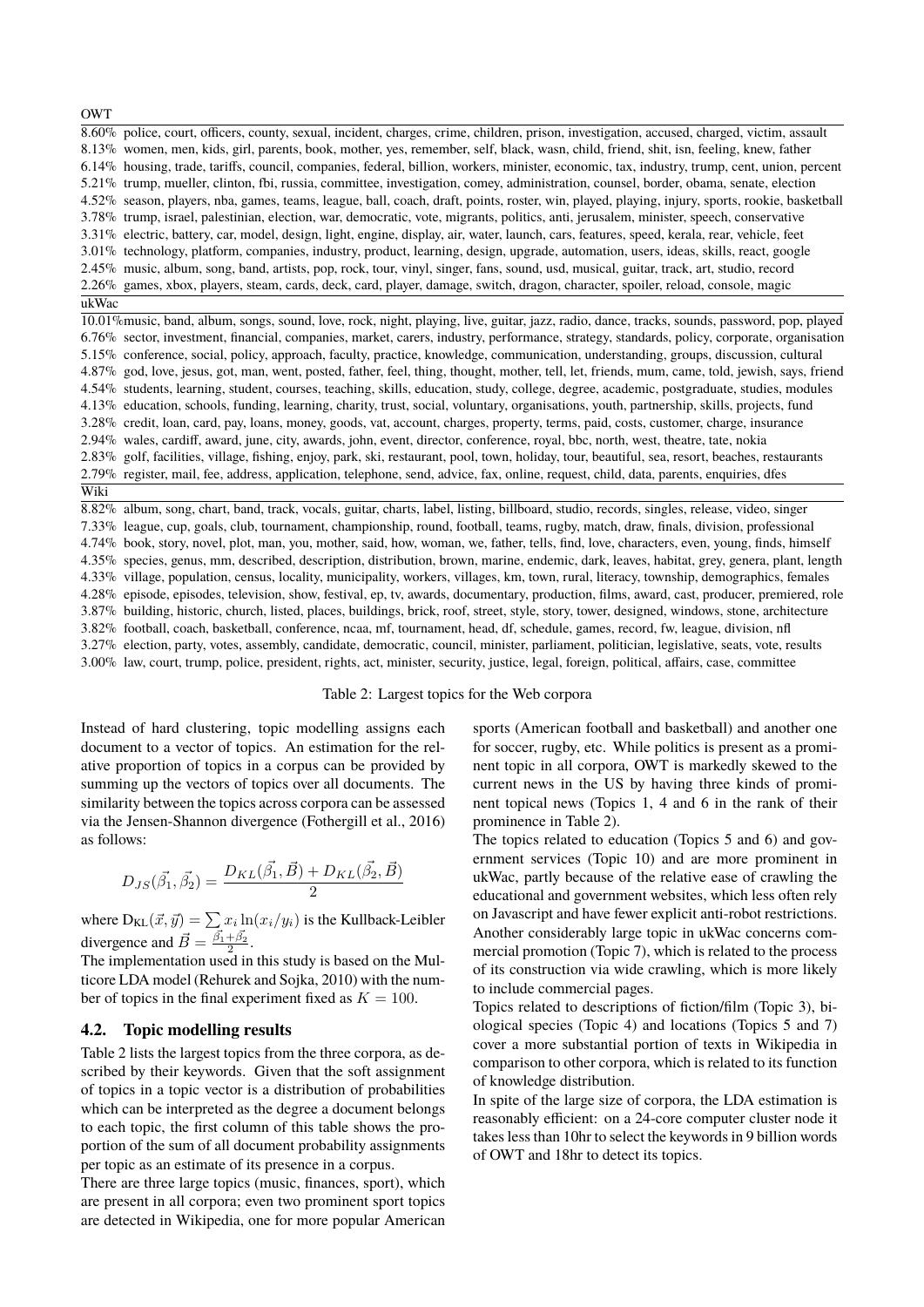| <b>OWT</b>              | ukWac               | Wikipedia                 |
|-------------------------|---------------------|---------------------------|
| $42.01\%$ argument      | 19.30% argument     | 91.33% information        |
| $14.91\%$ personal      | $11.78\%$ personal  | $4.64\%$ review           |
| $4.96\%$ news           | $11.05\%$ promotion | $1.13\%$ news             |
| $3.36\%$ instruction    | 7.87% instruction   | $0.88\%$ argument         |
| 3.08% argument/personal | $7.85\%$ news       | $0.82\%$ academic         |
| $2.75\%$ review         | 7.76\% information  | $0.61\%$ info/review      |
| $1.96\%$ promotion      | $5.18\%$ review     | $0.42\%$ info/news        |
| $1.85\%$ academic       | $3.88\%$ academic   | $0.30\%$ instruction      |
| $0.87\%$ information    | $1.70\%$ fiction    | $0.12\%$ info/instruction |
| $0.85\%$ legal          | $0.87\%$ legal      | $0.12\%$ info/academic    |

<span id="page-4-0"></span>Table 3: Distribution of genres

# **5. Genre estimation**

### **5.1. Genre classification**

Genre is another important parameter for estimating variation in texts, as it is known that a mismatch in genres between the training set of a model and its application to a text has a considerable impact on such tasks as Part-Of-Speech tagging or Machine Translation [\(Santini et al., 2010\)](#page-0-0). Unlike the topical variation, which can be observed from the keywords using an unsupervised approach, non-topical variation in genres is expressed via stylistic features, which are harder to interpret [\(Biber, 1995\)](#page-0-0). Thus this requires a supervised approach to determine the genre categories.

This study uses a compact annotation scheme, which has been shown as suitable for reliable genre annotation of an arbitrary Web text [\(Sharoff, 2018\)](#page-0-0), see Table [3](#page-4-0) for the list of categories used. It is known that automatic genre classification can be biased by keywords specific to the training corpus [\(Petrenz and Webber, 2010\)](#page-0-0). Therefore, our genre classifier uses a mixed representation which is based on keeping the most common word forms and replacing less common words with their POS tags, see [\(Baroni and Bernardini, 2006\)](#page-0-0). For example, a hybrid text expressing the functions of review and promotion:

(1) *It won the SCBWI Golden Kite Award for best nonfiction book of 1999 and has sold about 50,000 copies.*

converts into a mixed representation as

(2) *It won the* PROPN ADJ NOUN NOUN *for best* NOUN NOUN *of* [#] *and has sold about* [#] NOUN.

The specific Machine Learning model in this study is based on a bi-directional LSTM classifier [\(Yogatama et al., 2017\)](#page-0-0) with the attention mechanism [\(Liu and Lane, 2016\)](#page-0-0).

# **5.2. Genre classification results**

Table [3](#page-4-0) presents the distribution of genres detected in the three corpora. As Wikipedia is the prototypical example of reference materials for information purposes, its texts which are not classified as **information** are either false negatives or Wikipedia articles exhibiting some features of typical reviews<sup>[3](#page-0-0)</sup> or news reports.<sup>[4](#page-0-0)</sup>

OWT is clearly skewed towards argumentative texts, also including hybrid texts such as a combination of personal blogs with argumentation, while ukWac contains considerably more promotional texts. The difference between the typical genres of OWT and ukWac can be explained by the methods of their collection: links to Web pages upvoted three or more times in reddit for OWT and crawling of the .uk domain for ukWac. In the end OWT contains more links to discussion forums, opinion columns, political blogs and other argumentative texts. At the same time, ukWac contains more advertising and shopping pages coming from a random snapshot of crawling. Since OWT consists of pages upvoted by several users it is less likely to contain pages aimed at promotion.

# **6. Related studies**

Kenneth Church investigated the impact of frequency bursts on the probability of words by splitting a text into two parts ('history' and 'test'). He demonstrates a much greater probability of seeing a word in the test part once it occurred in the history part [\(Church, 2000\)](#page-0-0). In the end, if the probability of seeing a topical word in a text once is  $p(k = 1)$ , then the probability of seeing it twice is  $p(k = 2) \approx p/2$  rather than  $p^2$  as expected in the binomial distribution. Cf. also a more in-depth discussion by Harald Baayen in Chapter 5 of [\(Baayen, 2001\)](#page-0-0).

In his Spanish frequency dictionary Juilland introduced a measure of dispersion of word frequencies, which is essentially based on the standard error of the mean normalised by the mean [\(Juilland, 1964\)](#page-0-0):

$$
D = 1 - \frac{\sigma}{\mu\sqrt{T - 1}}
$$

This proposal was followed by several other measures aimed at identification and mitigation of such bursts, e.g., Carroll's, Rosengren's, Engvall's measures, see an overview in [\(Gries,](#page-0-0) [2008\)](#page-0-0). Because of the inadequacies of these measures, Gries has also suggested his own measure, Deviation of Proportions (DP), which is defined as:<sup>[5](#page-0-0)</sup>

$$
DP = \frac{\sum |\frac{c_i}{C} - \frac{n_i}{N}|}{2}
$$

More burstiness measures have been suggested by Katz with the aim of using them in speech recognition, information retrieval and terminology detection [\(Katz, 1996\)](#page-0-0):

<sup>3</sup> https://en.wikipedia.org/wiki/1776 (musical)

<sup>4</sup> [https://en.wikipedia.org/wiki/](https://en.wikipedia.org/wiki/Abu Nidal Organization) [AbuNidalOrganization](https://en.wikipedia.org/wiki/Abu Nidal Organization)

<sup>5</sup> This can be followed by normalisation to ensure that its value is within  $[0, 1]$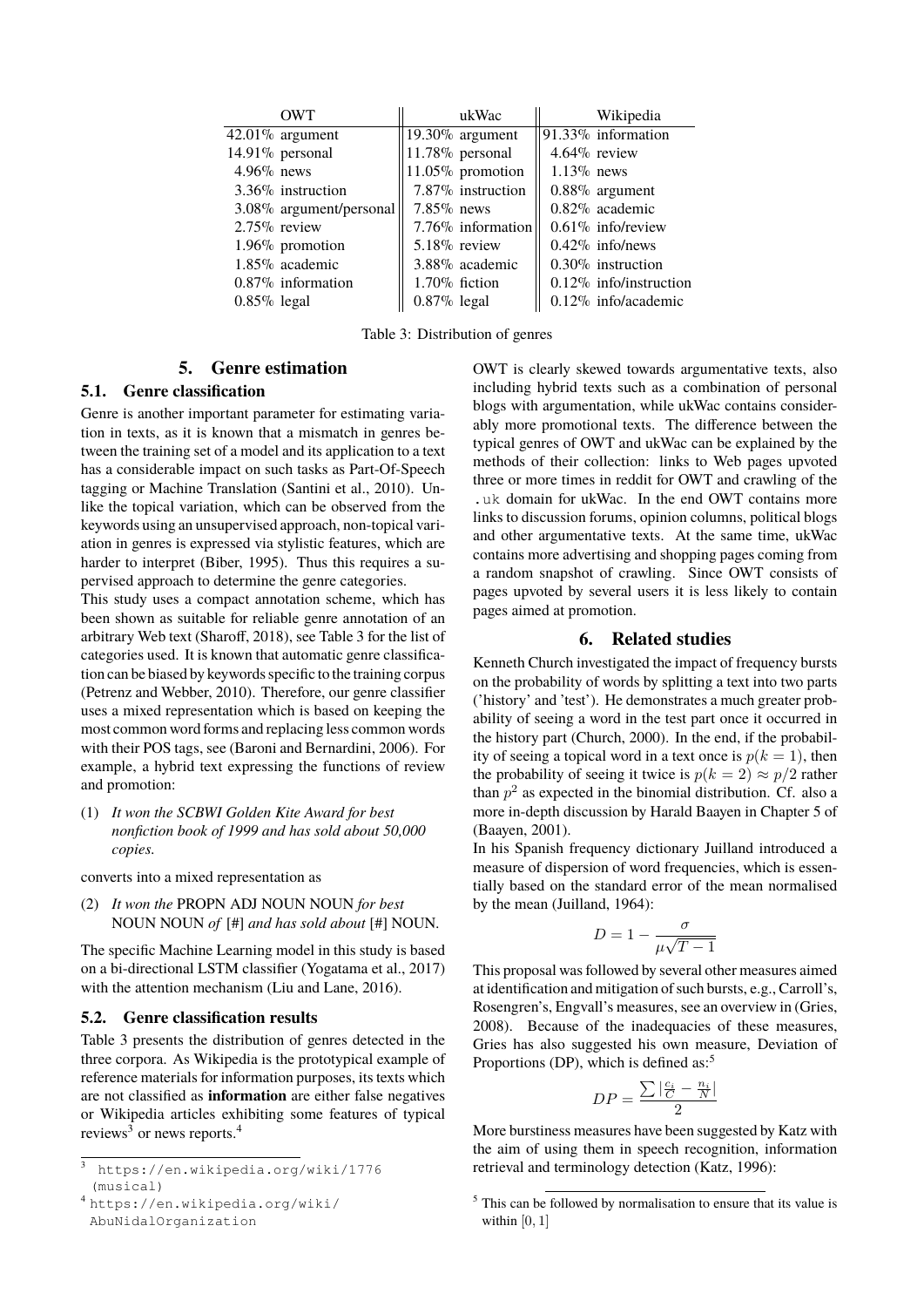$p(k = 0) = p_0$  probability of no occurrences of the term in a text

$$
p(k = 1) = p_1
$$
 probability of a single occurrence of  
the term in a text

- $p(k \geq 2) = \sum p_r$  probability of multiple occurrences of the term in a text ( $r \geq 2$ )
- $\alpha = 1 p_0$  proportion of texts containing the term
- $\gamma = 1 \frac{p_1}{1-p_0}$ proportion of 'topical' texts for the term

$$
B = \frac{\sum r p_r}{\sum p_r}
$$
 \tropical bursts iness parameter

 $\alpha$  shows how likely the word is to occur in a text irrespectively of the number of times it occurs there;  $\gamma$  shows how likely it is to be used 'topically' (i.e. more than once within a text); and  $B$  shows how intensely, on average, the word is used when it is used topically.

 $\alpha$  is effectively the proportion of texts in which a word occurs, also it is the same as Engvall's measure [\(Gries, 2008\)](#page-0-0). This measure is also directly linked to the IDF (Inverse Document Frequency) measure. By this count *wonderful* becomes more common than *stdclass*. However, the application of range-based frequency lists is also limited by the fact that they do not distinguish evidence coming from short and long texts, so that their values can vary radically between otherwise reasonably similar corpora.

Language modelling pays attention to smoothing, i.e., estimating the frequency of 'unseen' n-grams, while the frequency of observed n-grams is measured as it is without using information from the document frequencies, only the sentence frequencies are sometimes taken into account [\(Heafield et al., 2013\)](#page-0-0). Therefore, LM does not distinguish between the probabilities of *new stdclass* vs *wonderful moment*, which have similar raw frequencies (in OWT) and very different burstiness properties.

Another problem which concerns all of these measures is that we do not have an estimation of what reliable counts are likely to be: we can detect the lack of a well-behaving distribution across a number of documents, but this does not help in detecting the *expected* frequency value. A common practice in frequency dictionaries is to multiply the raw counts by a dispersion measure (by Juilland's D in the frequency dictionaries), but this applies a uniform correction measure to the overall count, while the frequency bursts are specific to individual texts.

Active research in comparing corpus composition using keywords and most frequent words has started since [\(Kilgarriff,](#page-0-0) [2001\)](#page-0-0), followed by [\(Kilgarriff, 2012\)](#page-0-0). It has been shown that the use of topic modelling helps in finding the differences between the Web corpora [\(Fothergill et al., 2016; Sharoff,](#page-0-0) [2013\)](#page-0-0). Since the arrival of machine learning methods in the 1990s, genre classification and related approaches to classification of texts with respect to their stylistic features developed from [\(Karlgren and Cutting, 1994\)](#page-0-0) to [\(Pritsos](#page-0-0) [and Stamatatos, 2018\)](#page-0-0), see a recent overview in [\(Argamon,](#page-0-0) [2019\)](#page-0-0). However, genre classification methods have not been yet applied to very large corpora from the Web.

# **7. Conclusions and further work**

The study explored the significant differences in the lexicon and in the composition of OpenWebText, ukWac and

Wikipedia, three large Web corpora, which are commonly used for pre-training language models. The size of a corpus (all of them measure in billions of words) is not the only consideration for its effective use in pre-training. Its lexicon and its composition in terms of topics and stylistic properties are likely to impact the use of pre-trained models in downstream tasks. The robust lexicon estimation and topic modelling are based on unsupervised methods, while the genre estimation task is based on supervised methods (using bi-LSTM and attention). There is also a difference in the underlying representation, lexicon vs stylistic features using POS tags for the genre classifier.

The analysis framework based on these parameters provides three perspectives to describe a corpus. In the study of the three corpora reported in the paper they all converged to consistent descriptions of each corpus. First, the Open-WebText corpus is very topical, it is related to the current political situation, such as three prominent topics related to *Trump*, because of the nature of its collection from upvoted links on social media. From the viewpoint of its genre composition, OpenWebText was found to contain a much larger proportion of argumentative texts, such as opinion columns or argumentative blogs. Also, OpenWebText emphasises the perception aspect of language use by collecting widely shared texts, while ukWac and Wikipedia contain a snapshot of available texts without taking into account the size of their audience. This introduces other biases in their lexicon and composition, such as prominent topics related to rare plants, animals and locations in Wikipedia or texts from educational and government websites in ukWac. From the viewpoint of its genre composition ukWac was also found to contain a larger proportion of texts aimed at commercial promotion, which is also shown through the frequency bursts and topic models.

Apart from information about these specific corpora, this study contributes a framework for discovering such biases to make a suitable decision in using a particular corpus for pre-training. The procedure presented in this study provides the basis for assessing how close a large corpus is to a specific application domain for pre-training. Judging from the results of corpus composition, both Wikipedia (used for BERT) and OWT (used for GPT and Roberta) have very specific biases, which are beneficial to certain tasks, such as wide general knowledge for Wikipedia and processing of argumentative texts for OWT. At the same, a corpus produced by Web crawling (such as ukWac, but also Open Crawl) is less biased, but more affected by spam. The composition assessment procedure also enables selection of suitable subsets covering specific topics and genres, so that pre-training can be performed on a smaller corpus more suitable for a specific task. The classification framework used in this study is available under a permissive license.<sup>[6](#page-0-0)</sup> In addition to detecting the corpus composition, this study proposes a method for building the core lexicon for a corpus, which overcomes the worst frequency bursts. Robust frequency estimation offers the possibility of improving the lexical coverage of pre-trained models. One key take-home message of this study is that frequency estimation for known

<sup>6</sup> <https://github.com/ssharoff/genre-keras>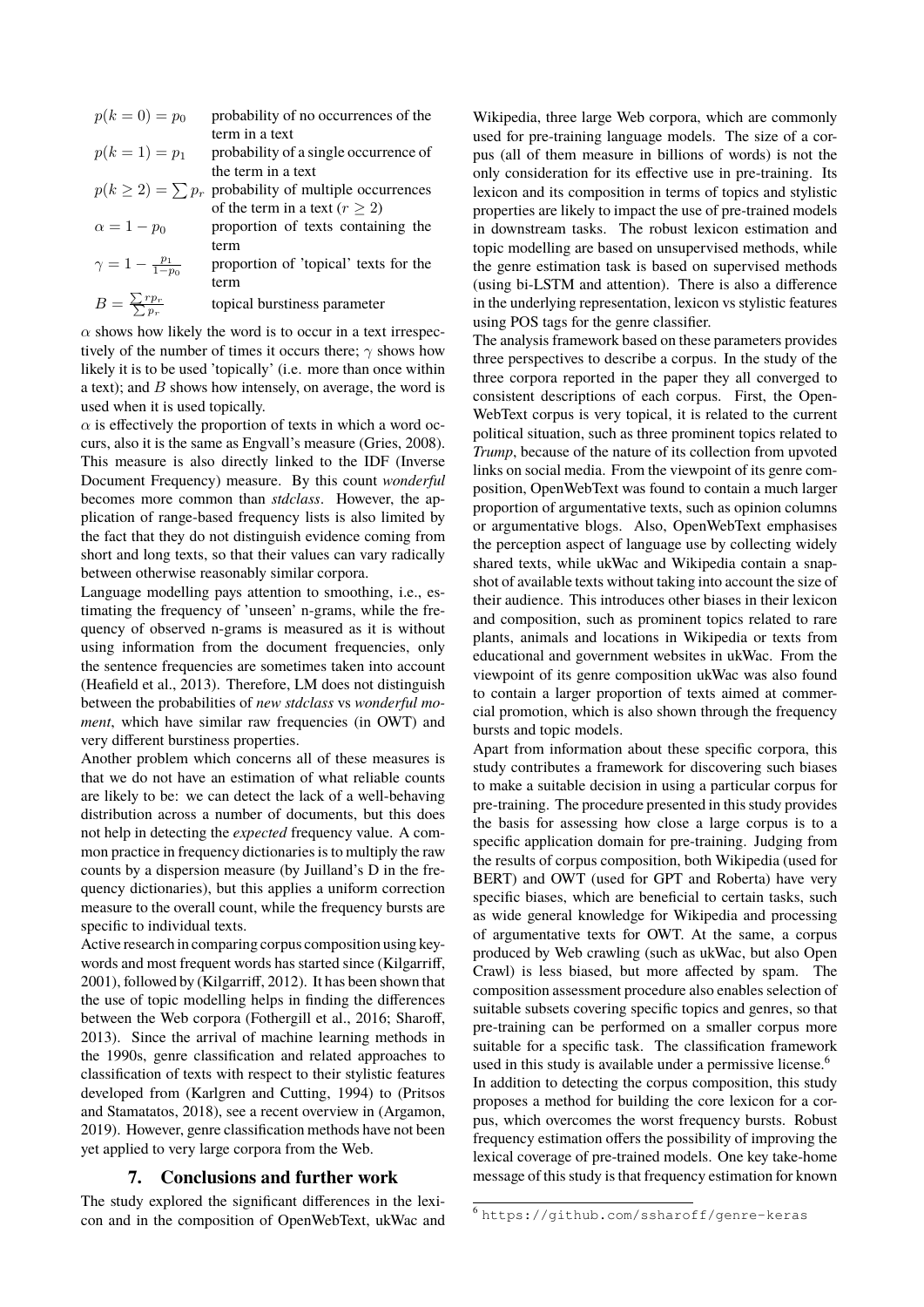words should not rely on raw counts. It is not safe to estimate the probability of seeing a word as  $p = \frac{C}{N}$ . Otherwise, it is easy to infer that  $p(stdclass) = p(worderful)$ . A better approach is to obtain a more robust frequency list by reducing frequency bursts. The proposed mechanism is based on Winsorising the raw frequencies within documents using huberM and  $S_n$  values, it is effective in detecting frequency bursts. For example, this mechanism demotes 422 frequency bursts from the main lexicon of BERT, replacing words like *pomeranian* or *montane* with promoted words such as *appraisal* or *divergent*. The frequency estimation tools are also computationally efficient in comparison to bootstrap or Monte Carlo methods. When the documentlevel frequencies for words are available, the estimation takes less than 3 hours for any corpus reported in Table [1.](#page-1-0) The tools for frequency estimation are available under a permissive license.[7](#page-0-0)

# **8. Acknowledgements**

This work was undertaken on ARC3, part of the High Performance Computing facilities at the University of Leeds, UK. The rationale behind this investigation was discussed with Adam Kilgarriff. Also thanks to the anonymous reviewers. As usual, I'm responsible for any remaining errors.

### **Bibliographical References**

- Argamon, S. (2019). Computational register analysis and synthesis. *Register Studies*, 1.
- Baayen, R. H. (2001). Word Frequency Distributions. Kluwer Academic Publishers, Dordrecht.
- Baroni, M. and Bernardini, S. (2006). A new approach to the study of translationese: Machine-learning the difference between original and translated text. *Literary and Linguistic Computing*, 21(3):259–274.
- Baroni, M., Bernardini, S., Ferraresi, A., and Zanchetta, E. (2009). The WaCky wide web: a collection of very large linguistically processed web-crawled corpora. *Language Resources and Evaluation*, 43(3):209–226.
- Biber, D. (1995). Dimensions of Register Variation: A Cross-Linguistic Comparison. Cambridge University Press.
- Blei, D. M., Ng, A. Y., and Jordan, M. I. (2003). Latent Dirichlet allocation. *Journal of Machine Learning Research*, 3:993–1022.
- Church, K. (2000). Empirical estimates of adaptation: the chance of two Noriegas is closer to  $p/2$  than  $p^2$ . In Proc COLING, pages 180–186, Saarbrücken, Germany.
- Devlin, J., Chang, M.-W., Lee, K., and Toutanova, K. (2018). BERT: Pre-training of deep bidirectional transformers for language understanding. *arXiv preprint arXiv:1810.04805*.
- Fothergill, R., Cook, P., and Baldwin, T. (2016). Evaluating a topic modelling approach to measuring corpus similarity. In Proc LREC, pages 273–279, Portorož, Slovenia, May.
- Gries, S. T. (2008). Dispersions and adjusted frequencies in corpora. *International Journal of Corpus Linguistics*, 13(4):403–437.
- Hayes, B. et al. (2013). First links in the Markov chain. *American Scientist*, 101(2):92.
- Heafield, K., Pouzyrevsky, I., Clark, J. H., and Koehn, P. (2013). Scalable modified Kneser-Ney language model estimation. In Proc 51st ACL, Sofia.
- Huber, P. J. (2011). Robust statistics. Springer.
- Joulin, A., Grave, E., Bojanowski, P., and Mikolov, T. (2017). Bag of tricks for efficient text classification. In Proc EACL, Valencia.
- Juilland, A. (1964). Frequency dictionary of Spanish words. Mouton.
- Kaeding, F. W. (1898). Häufigkeitswörterbuch der deutschen Sprache: Festgestellt durch einen Arbeitsausschuss der Deutschen Stenographiesysteme. Berlin.
- Karlgren, J. and Cutting, D. (1994). Recognizing text genres with simple metrics using discriminant analysis. In COLING '94: Proc. of the 15th. International Conference on Computational Linguistics, pages 1071 – 1075, Kyoto, Japan.
- Katz, S. M. (1996). Distribution of content words and phrases in text and language modelling. *Natural Language Engineering*, 2:15–59.
- Kilgarriff, A. (1997). Putting frequencies in the dictionary. *International Journal of Lexicography*, 10(2):135–155.
- Kilgarriff, A. (2001). Comparing corpora. *International Journal of Corpus Linguistics*, 6(1):1–37.
- Kilgarriff, A. (2012). Getting to know your corpus. In Proceedings of Text, Speech and Dialogue.
- Kučera, H. and Francis, W. N. (1967). Computational analysis of present-day American English. Brown University Press, Providence.
- Liu, B. and Lane, I. (2016). Attention-based recurrent neural network models for joint intent detection and slot filling. *arXiv preprint arXiv:1609.01454*.
- Liu, Y., Ott, M., Goyal, N., Du, J., Joshi, M., Chen, D., Levy, O., Lewis, M., Zettlemoyer, L., and Stoyanov, V. (2019). RoBERTa: A robustly optimized BERT pretraining approach. *arXiv preprint arXiv:1907.11692*.
- Petrenz, P. and Webber, B. (2010). Stable classification of text genres. *Computational Linguistics*, 34(4):285–293.
- Pomikálek, J., Jakubícek, M., and Rychly, P. (2012). Build- ` ing a 70 billion word corpus of English from ClueWeb. In LREC, pages 502–506.
- Pritsos, D. and Stamatatos, E. (2018). Open set evaluation of web genre identification. *Language Resources and Evaluation*, 52(4):949–968.
- Radford, A., Wu, J., Child, R., Luan, D., Amodei, D., and Sutskever, I. (2019). Language models are unsupervised multitask learners. *OpenAI Blog*, 1(8).
- Rayson, P. and Garside, R. (2000). Comparing corpora using frequency profiling. In Proc Comparing Corpora Workshop at ACL 2000, pages 1–6, Hong Kong.
- Rehurek, R. and Sojka, P. (2010). Software framework for topic modelling with large corpora. In Proc Workshop on New Challenges for NLP Frameworks at LREC. Citeseer.
- Rousseeuw, P. J. and Croux, C. (1993). Alternatives to the median absolute deviation. *Journal of the American Statistical Association*, 88(424):1273–1283.

<sup>7</sup> <https://github.com/ssharoff/robust>